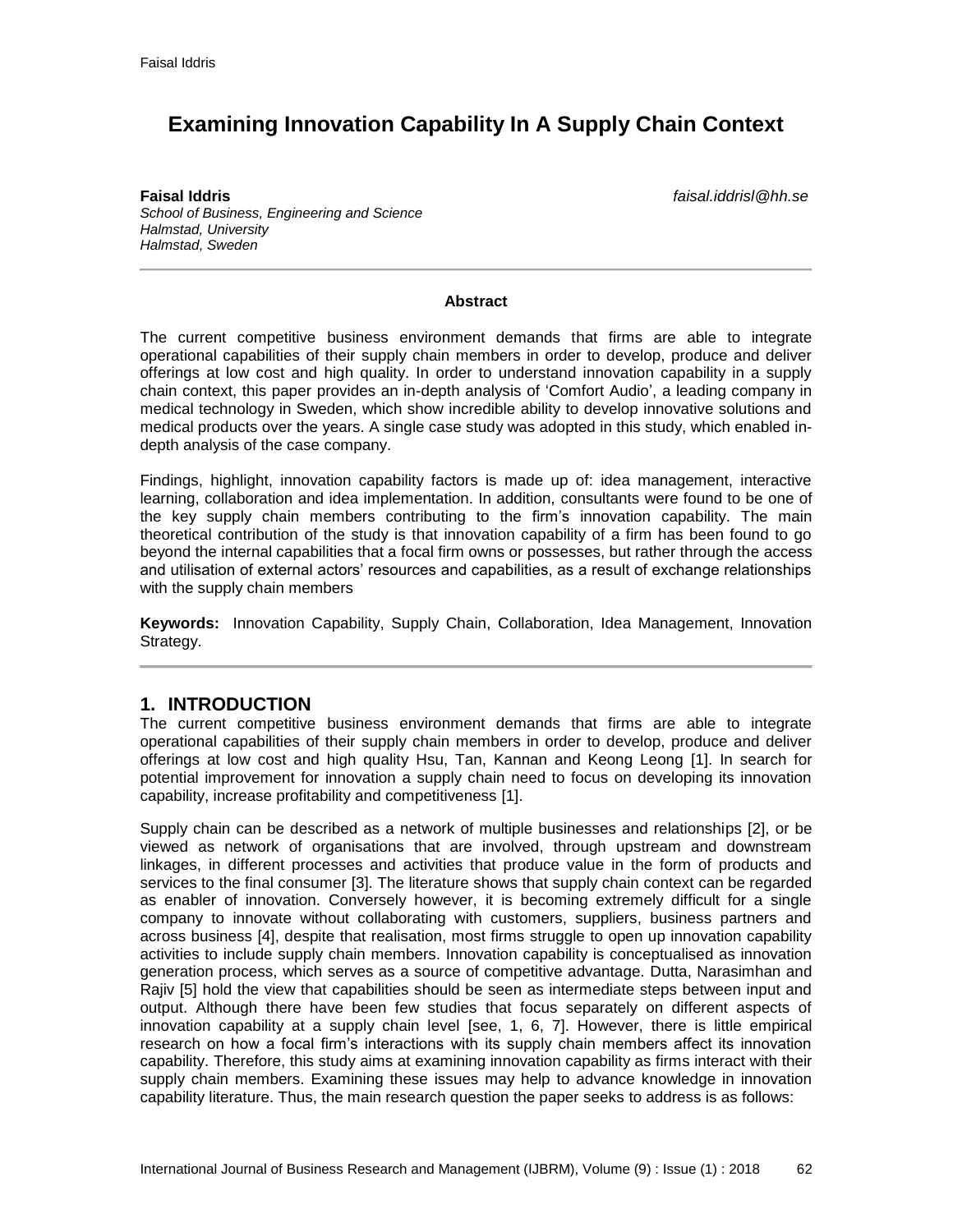RQ: How does a focal firm's interaction with its supply chain members affect its innovation capability?

This paper is structured as follows; the next section provides overview of literature on innovation capability and the conceptual framework. This is followed by the method employed for the data collection. This is then followed by a presentation and analysis of the empirical results. Finally, the last section will consist of the conclusion of the study, theoretical implication, managerial implication(s) and suggestions for future research.

# **2. LITERATURE REVIEW**

### **2.1The Concept of Innovation Capability**

Innovation capability is conceptualised as innovation generation process, which serves as a source of competitive advantage. Various scholars have defined the concept of innovation capability. For instance, Assink [8, p.5] defined innovation capability as "the internal driving energy to generate and explore radical new ideas and concepts, to experiment with solutions for potential opportunity patterns detected in the markets 'whitespace' and to develop them into marketable and effective innovations, leveraging internal and external resources and competencies"; In another study, Zawislak, Cherubini Alves, Tello-Gamarra, Barbieux and Reichert [9, p.15] defined innovation capability "as the ability to absorb, adapt and transform a given technology into specific operational, managerial and transactional routines that can lead a firm to Schumpeterian profits, i.e.. By doing so, a firm can perpetuate itself overtime". [2] Defined innovation capability as "the ability to continuously transform knowledge and ideas into new products, process and systems for the benefit of the firm and its stakeholders". Our point of departure from the above definitions is that this study focuses on how focal firm's interaction with supplier chain members affects its innovation capability. Hence, in this study, "innovation capability refers to focal firms' continuous ability to utilise collective expertise, knowledge, skills and resources of significant supply chain members in innovation activities in relation to new processes, products, services, administrative, or organisational systems in order to create and capture value for the entire supply chain" [10]

Previous research has largely focused on firm level innovation capability [11]. For example, see the works of [12-17]. Thus, research on innovation capability in supply chain context has not been as extensive as expected, with the exception of these studies [1, 6, 7, 18]. For instance, Soosay, Hyland and Ferrer [1] were among early scholars to examine how collaborative relationships enhance continuous innovation in the supply chain. Their study focused on the effects of collaboration in continuous innovation in logistics. [3] Examined how firms used 'big data' (tweets, videos, click streams, and other unstructured sources) to extract new ideas or to understand customers' markets and products needed for supply chain innovation capability. Swink [6] focused on building collaborative innovation capability for product life cycle management. While, Delbufalo, Adcroft and Adcroft [19] concluded that an interaction between network diversity and network density contributes to innovation capability in supply chain. Hagedoorn and Duysters [20] examined external sources of innovation capabilities through strategic technology alliances, mergers and acquisitions. Their study demonstrate that the industrial and technological environment in which companies operate plays a role in explaining why companies have a certain opt for strategic technology.

Even though the above studies provide broad overview of innovation capability studies at supply chain level. Our current understanding of a focal firm's innovation capability with supply chain members is limited [21]. Thus, this study attempts to explore innovation capability as a firm interacts with its supply chain members, and thereby contributes to the extant literature.

### **2.2 Conceptual Framework**

This study adapt innovation capability conceptual framework proposed by [4]. The framework consists of nine factors: organizational learning, idea management, knowledge management,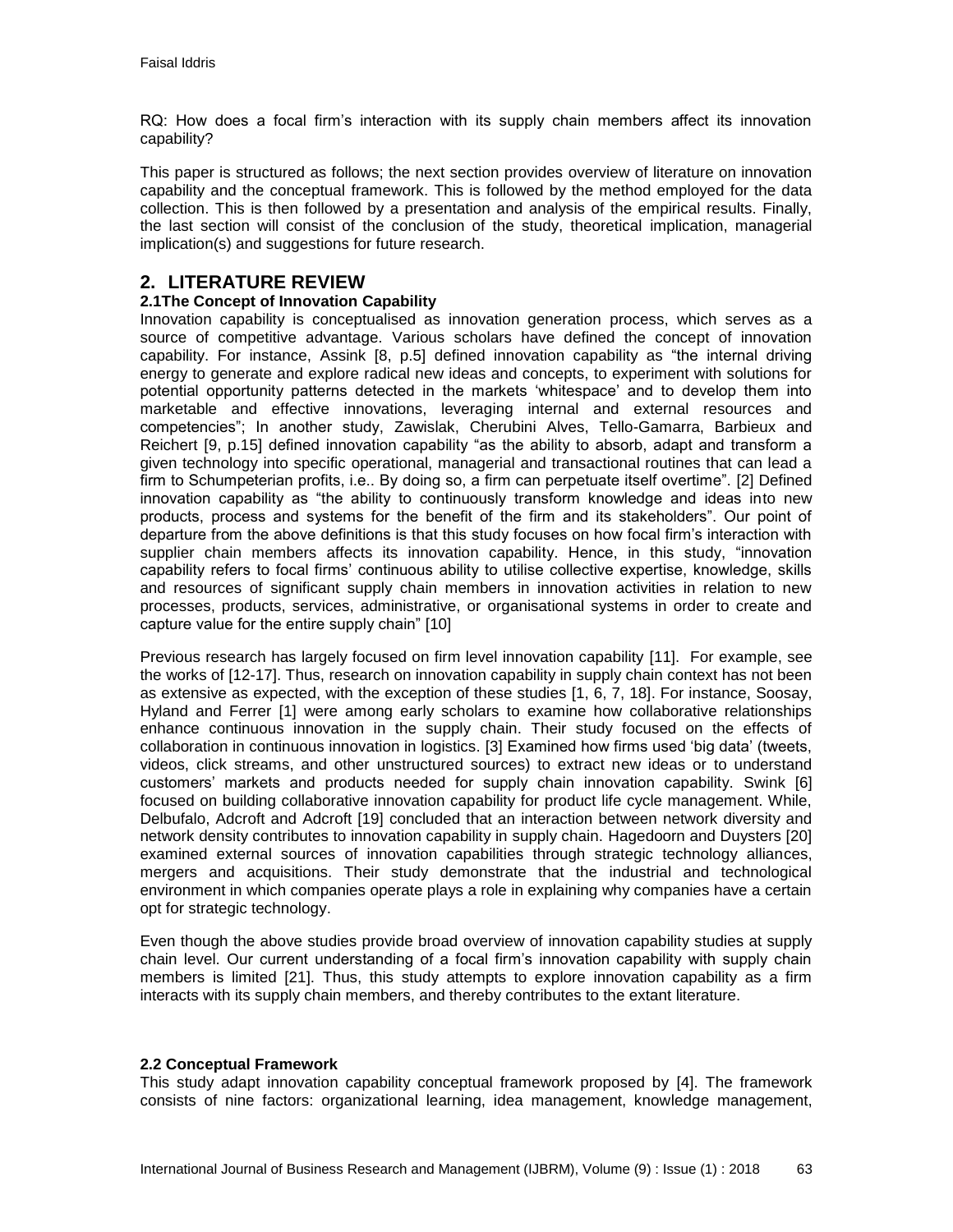|  |  | creativity, innovation strategy, leadership, organizational culture, creativity and collaboration. But |  |  |  |
|--|--|--------------------------------------------------------------------------------------------------------|--|--|--|
|  |  | in this study we focus on four of the factors of innovation capability (see figure 1.) These factors   |  |  |  |
|  |  | are perceived to be important in studying innovation capability building [5-8],                        |  |  |  |

| <b>Factors</b>          |    | <b>Operationalisation</b>                                |
|-------------------------|----|----------------------------------------------------------|
| organisational learning | a) | organisation-wide training and development               |
|                         |    | activities                                               |
|                         | b) | experimentation                                          |
|                         | C) | customer involvement through user experience             |
|                         | d) | accumulation of lesson and experiences                   |
|                         | e) | inter-firm relationships, networks                       |
| Collaboration           | a) | shared process and knowledge across                      |
|                         |    | departments                                              |
|                         | b) | share information with customers                         |
|                         | C) | share information with suppliers                         |
|                         | d) | support acquisition of knowledge externally              |
|                         | e) | cooperation with universities and research               |
|                         |    | centres in innovation activities                         |
|                         | f  | cooperation with consultant for innovation<br>activities |
| Innovation strategy     | a) | developing clear innovation strategy                     |
|                         | b) | setting appropriate innovation target                    |
|                         | C) | strategic initiatives for incremental innovation         |
|                         | d) | strategic initiatives for radical innovation             |
| idea management and     | a) | existence of strategic guidelines for innovations        |
| implementation          | b) | installation of a broad idea-collection point;           |
|                         | C) | cross-functionality of the decision-making               |
|                         | d) | generating ideas from bottom-up                          |
|                         | e) | provide feedback and reward for innovative ideas         |
|                         | f) | integration of idea management into overall              |
|                         |    | strategy                                                 |

|  |  | FIGURE 1: Innovation Capability Conceptual Framework. |  |
|--|--|-------------------------------------------------------|--|
|--|--|-------------------------------------------------------|--|

*Source: adapted from [4]: Innovation Capability: A Systematic Review and Research Agenda*

*Innovation strategy*: An innovation strategy facilitates organisation's ability to identify external opportunities and match those opportunities with internal capabilities so as to explore new markets and deliver innovative products [12] . Aramburu and Saenz [13] revealed that innovation strategy have influence on innovation capability. Innovation strategy determines the type organizational learning an organization will undertake.

*Organisational Learning*: Learning has been highlighted as one of the most important factors of innovation capability [5, 6, 9]. Brown and Duguid [5] Described learning as a bridge between working and innovating. The organisation's ability to learn through customer, supplier and other network members determine the kind of collaborative initiatives to be undertaking. The collaborative initiatives may involve joint decision-making and exchange of information.

*Collaboration:* Prior studies have emphasised the importance of collaboration in innovation generating activities [7, 10]. Van Winkelen and Tovstiga [11] indicated that both internal and external collaboration is important for firms' innovation capability building. A well established collaboration between a focal firm and network members may lead to good idea management system.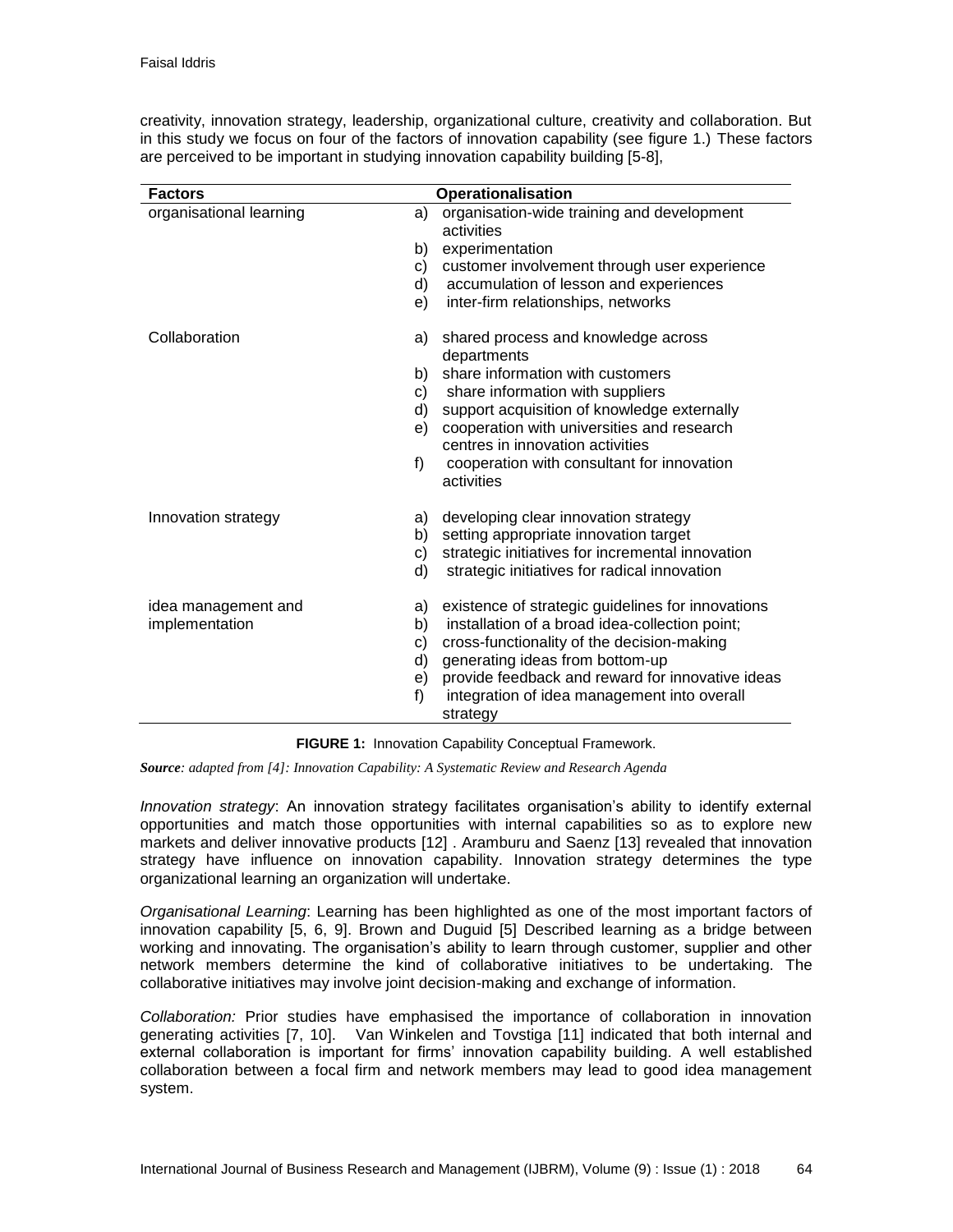*Idea Management and implementation:* Lawson and Samson [2] argue that firms that explicitly develop and invest in idea management individually or collectively have the propensity to achieve valuable innovation outcomes. [14], revealed that idea management systems facilitated the focal firms' gathering of ideas from customers, suppliers, and competitors in their innovation activities. Idea implementation is defined as the ability of the firm to develop new ideas that may be regarded as a new concept, offer, or process [8, 15]. Without the implementation of ideas, there will be a total decline in innovation activities. The conceptual framework (figure 1) will serve as analytical tool for this study.

# **3. RESEARCH METHOD**

The use of qualitative methodology is appropriate due to the fact that capabilities are embedded in the organisational process. Jacobides and Winter [16] observe that capabilities are developed through a long and path dependent process that requires accumulation of decisions and action overtime. Hence, they are very difficult to examine quantitatively [17]. Therefore, a single case study is adopted in this study. Furthermore, a single case study enables a deep understanding of a particular case and also generalization to other cases [18]. A single case study approach demands a careful selection of cases [19]. The focal firm in this study was selected based on industry leading in producing innovative products/services in medical technology sector.

### **3.1 Data Collection and Analysis**

The data collected in this study were collected from a high-tech firm specialising in medical technology in Sweden. Triangulation method was used in collecting data from multiple data sources during the research. The secondary data were collected from brochures, annual reports, product catalogue, press releases and the company's websites. In addition, primary data were collected through face-to-face in-depth interviews with the key informant from the case company. The semi-structure interview guide was designed from a review of literature on innovation capability. The aim was to design a research interview guide which consists of themes and questions covering innovation capability. During the interview the questions on the interview guide were not followed strictly. This was to facilitate the flow of the conversion with respondents. Also some questions that were not on the interview guide were asked based on some of the important issues raised by what the respondent said during the interview.

All the interviews were recorded digitally after seeking the approval of the interviewee. In addition, some hand written notes were taking during the interview. The interviews were transcribed verbatim and analysed, and later sent back to the respondents for their feedback in order to check accuracy of the interview. This approach reduced the inaccuracies in the data gathered and helped remove some ambiguities and misinterpretations. The triangulation technique ensures that the data collected is rich and comprehensive.

### **Presenting the Case: Comfort Audio**

Comfort Audio is an inquisitive innovative and fast-growing company. The firm develops and manufactures assistive listening devices for people with a hearing loss. The company is one of the first in the world to develop digital hearing aid products using digital modulation (DM). The products are developed for use at work, at school, in public environments and at home. Table 1, provides detail information about the data source and firm characteristics.

| <b>Key firm</b><br>characteristics         | <b>Information</b>         |
|--------------------------------------------|----------------------------|
| Name of the Company                        | Comfort Audio              |
| Head office                                | Halmstad, Sweden           |
| Year of establishment<br>Firm size (no. of | 1994                       |
| employees)                                 | 90 people mainly in Sweden |
| Industry sector                            | Medical technology         |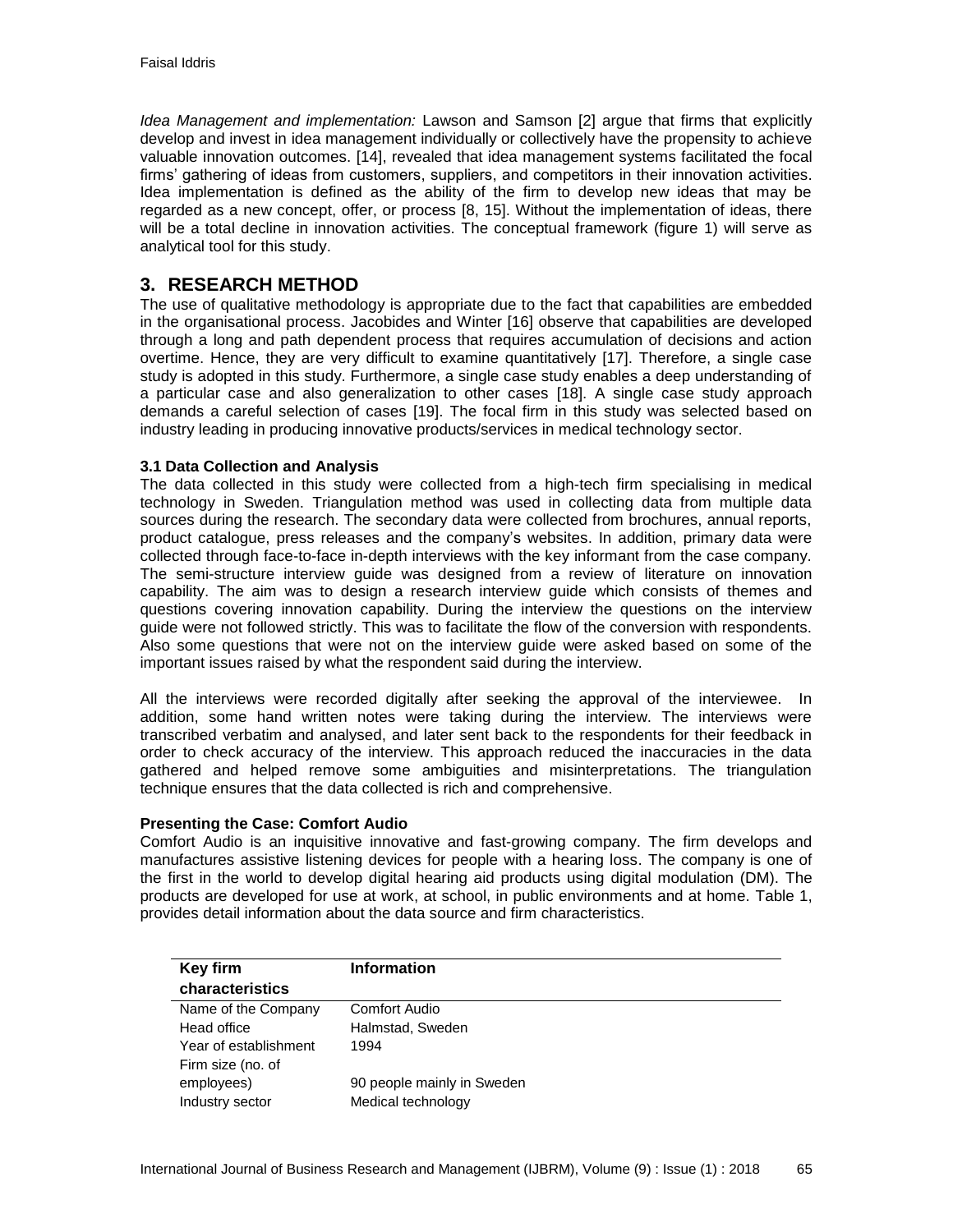| <b>Products</b>                        | 1. COMFORT DIGISYSTEM (wireless receiver and microphone)<br>2. Comfort Duett (Digital wireless hearing amplifiers)<br>3. Comfort Contego (Digital wireless hearing products) |
|----------------------------------------|------------------------------------------------------------------------------------------------------------------------------------------------------------------------------|
| Foreign market                         | United states/Canada, Europe, Mexico                                                                                                                                         |
|                                        | Several subsidiaries are established in other parts of the world.                                                                                                            |
| Awards                                 | <b>Best New Product Award, 2011</b>                                                                                                                                          |
| Turnover                               | 143 million Swedish Krona (US17 million Dollars)                                                                                                                             |
| Key informant                          | CEO                                                                                                                                                                          |
| Archival data: electronic<br>and print | Company's website<br><b>Brochures</b>                                                                                                                                        |
|                                        | White papers<br><b>Comfort Magazine</b>                                                                                                                                      |

**TABLE 1:** Data Sources and Key Firm Characteristics.

# **4. RESULTS**

The following section provides evidence of innovation capability building in collaboration with supply chain members. The data shows that Comfort Audio develops innovation capability in collaboration with its key supply chain members. The most important network members in the innovation capability development activities were customers, distributors and consultants.

### **4.1 Innovation Strategy For Innovation Capability**

Innovative strategy has been the core foundation of the company since its inception in 1994. For instance the mission of the company is to use cutting-edge technology and innovative solutions to enable people to communicate their thoughts and ideas in every situation throughout their lives. "Comfort Digisystem" was launched in 2007, since then the company has been developing both long and short-term strategy for innovation. One important strategy for the case company's innovation strategy is to engage former CEOs and managers as consultants to the company. It is believed that this group of managers has extensive knowledge of which the company can use in designing new product and in process development. Overall the underlying success of the company is built around well-structured strategy for innovation in the company.

We are an innovative company, focused on development….. The users of our products confirm how much their lives have been improved – which we can see in the sales development around the world, (August Pansell, head of research and development at Comfort Audio).

Comfort Audio's has developed clear strategic for both radical and incremental innovations. The strategy for incremental innovation focused on improving features of existing products, while strategies for radical innovation focuses on developing completely new products such as 'Access DA20' a product that is able to handle all sound sources in the classroom and contains three SST radio receivers with full diversity.

### **4.2 Interactive Learning with Customers and Suppliers In Innovation Capability**

Comfort Audio undertakes need analysis of its customers including audiologist, pediatrics, school children, teachers and the general public to determine their requirements. The company always focuses on the needs of the individual and has a genuine desire to improve the quality of life of those who suffer from a hearing loss (comfortaudio.com).

By engaging with the students and teachers, Comfort Audio was able to test assistive device that transfers sound digitally between the teacher's microphone and the student's receiver. Using digital transmission, disturbing background noise is reduced and the student can more easily concentrate and focus on the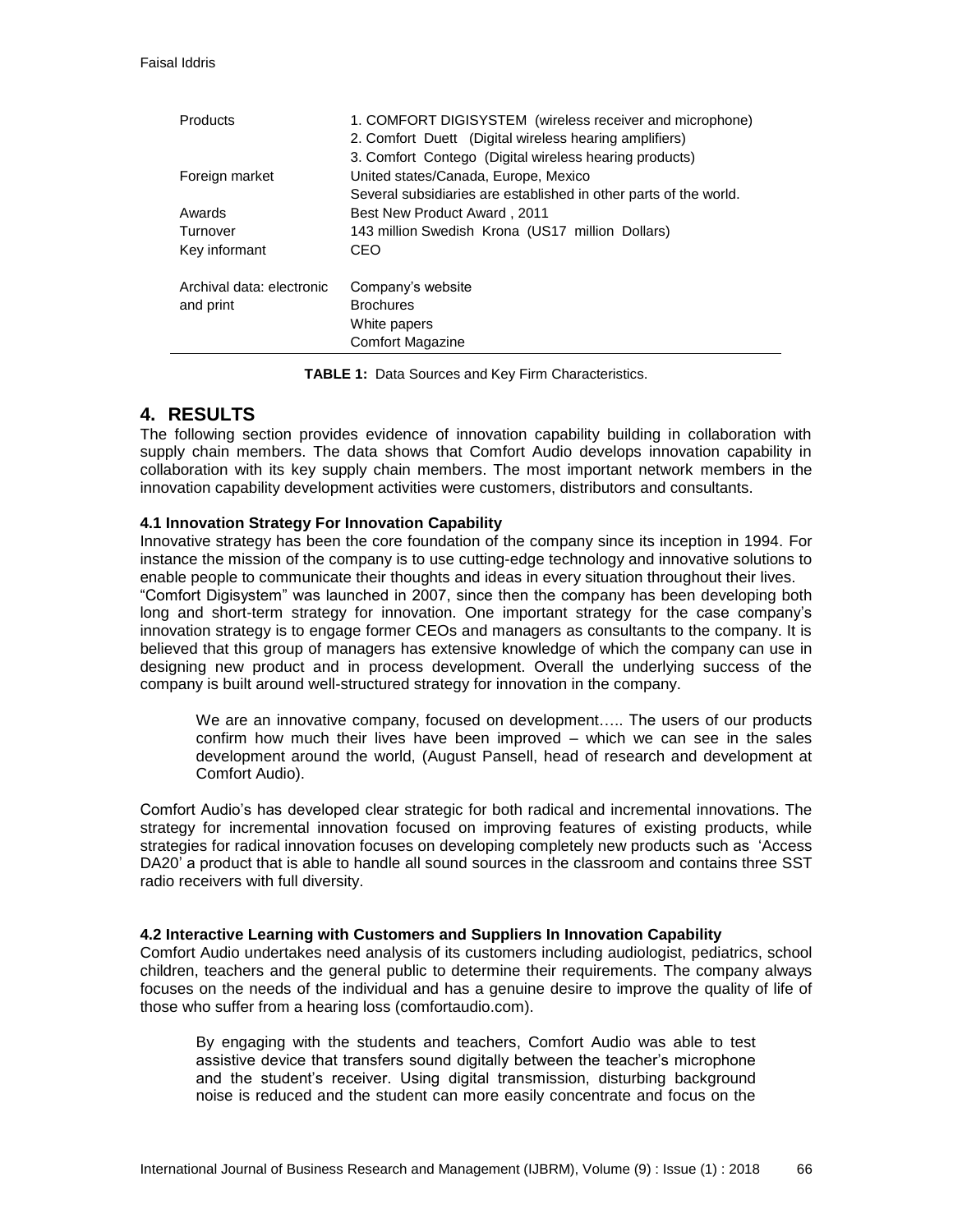teacher for a longer time (Anna K. Lejon, audiological product specialist at Comfort Audio).

Another important aspect of the interactive learning occurs between the case company and its key supply chain members. For example, supply chain members from nine different geographical locations meets occasionally at the headquarters in Sweden to exchange information, marketing materials and test products [21]. In addition, the company has set up Comfort Audio academy, with the sole aim of enhancing the knowledge base of resellers and distributors in Sweden, distributors in international market and supply chain members or partners. The academy enhances the company's technological and innovation activities.

### **4.3 Involvement of Idea management and Idea implementation with distributors and customers for innovation capability**

Idea management and implementation appears to be important in the company's overall innovation strategy. The company relies on the idea management systems for generation of innovative ideas for the developing its radical and incremental innovations. The company adopts daily brainstorming sessions to solicit ideas from internal employees. However, this appears to be insufficient so the Comfort Audio relied on external sources for valuable ideas. Comfort audio frequently sends team of personnel to visit and interact with customers and suppliers in different countries through which new ideas are generated. The most important part of idea generation is the point at which the ideas are commercialised through idea implementation activities. Hence, the company together with its partners have implemented sophisticated IT infrastructure backed by cloud computing platform to coordinate the production and distribution of the final product to customers in real-time.

When Comfort Audio planned to improve the performance one of its innovative product namely 'Comfort Digisystem Microphone DM30'. The product was tested on students to gather feedback and valuable ideas that were later incorporated in the production.

The test of Comfort Digisystem Microphone DM30 was conducted over four weeks, after which students were interviewed regarding their experience with the Digisystem Microphone DM30 and the teachers were also interviewed… Together with our own extensive experience and research, we believe that the test results confirm that the upgrade to our DM30 enhances learning in schools that cater for children who have hearing difficulties (Anna K. Lejon, audiological product specialist at Comfort Audio)

Generally, Comfort Audio was able to develop radical innovative solution in every three year period and incremental innovation once a year. The development of the innovative solutions was due to ideas generated and implemented with key supply chain members.

### **4.4 Collaboration with suppliers for the provision of cloud computing services for innovation capability**

This research found that collaboration with third for the provision of cloud computing services greatly enhances the case firm's innovation capability. The company's cloudbased computing platform enables the employees interact with supply chain members in real-time. The cloud- computing platform helped the integration of e-Procurement and exchange of information across the company's supply chain network. Another important factor that contributes to the case firm's innovation capability is collaboration with wide range of consultants that offer specialised expertise and knowledge, which Comfort Audio lacks internally.

We collaborate with customers, suppliers and more importantly with consultants. In particular consultant greatly contribute to our innovation capability but we have less collaboration with universities comes to innovation related activities…we engage the services of various consultants with specific knowledge in the design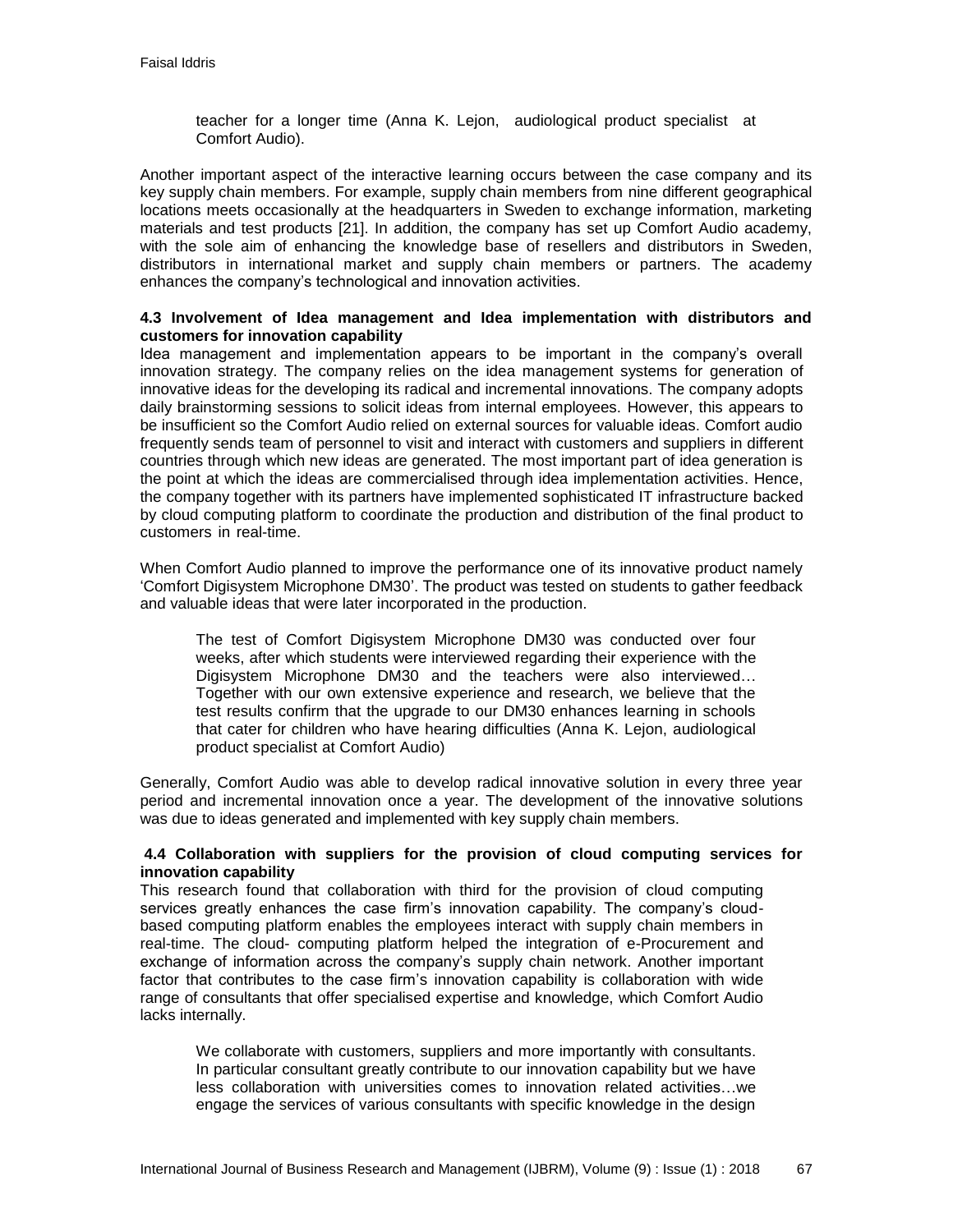and development of most of our innovative products and solutions but as we grow as a global company we are now focusing on internal competence" (Interview with the CEO).

Whilst universities are important source of knowledge there is less reliance on universities for innovation generation activities by Comfort Audio. But much of the collaboration relating to innovation activities is done with customers, suppliers and consultants.

#### **4.5 Discussion and Conclusion**

The overarching aim of this study is to provide deeper understanding of how a focal firm's interactions with its supply chain members affect its innovation capability. It can be seen that what is being achieved in the on-going collaboration and interaction between Comfort Audio and supply chain members goes beyond an individual firm's effort. Figure 1 depicts key supply chain members that engage in engage in mutual learning [1, 2], mutual idea generation [3] and idea implementation [4] in an effort to develop its capability to be innovative.



**FIGURE 1:** Key supply chain members who contributed to innovation capability of the focal firm.

While other studies have pointed toward similar concerns by focusing on building collaborative innovation capability for product life cycle management [10], use of big data for innovation capability in supply [3], interaction between network diversity and network density for innovation capability in supply chain. [27]. From this perspective it becomes evident that innovation capability appears to be relevant to incorporate in supply chain context. Thus this paper makes empirical contribution by showing that the focal firm develop its innovation capability in interaction with key supply chain members, through idea management, collaboration, learning and idea implementation. In addition, this paper responds to calls for further studies in supply chain innovation capability [4, 28].

Our analysis revealed that the process of interactive learning by way of engaging customers, suppliers and other stakeholders in innovation generation. This is consistent with previous studies [6, 9, 22], where the scholars indicate that learning is important for innovation capability building. This study's emphasis on external acquisition of idea generation and implementation resonate well with other studies [15, 23], where external sources of idea generated is found to be important in innovation generation activities. For instance, IBM was successful in generating about 46,000 ideas from virtual idea management system called 'innovation jam'. Some of the ideas generated from the idea management system facilitated innovation capabilities at IBM [23]. The results of this study provide useful insights into the role of past managers as useful knowledge based for innovation generation.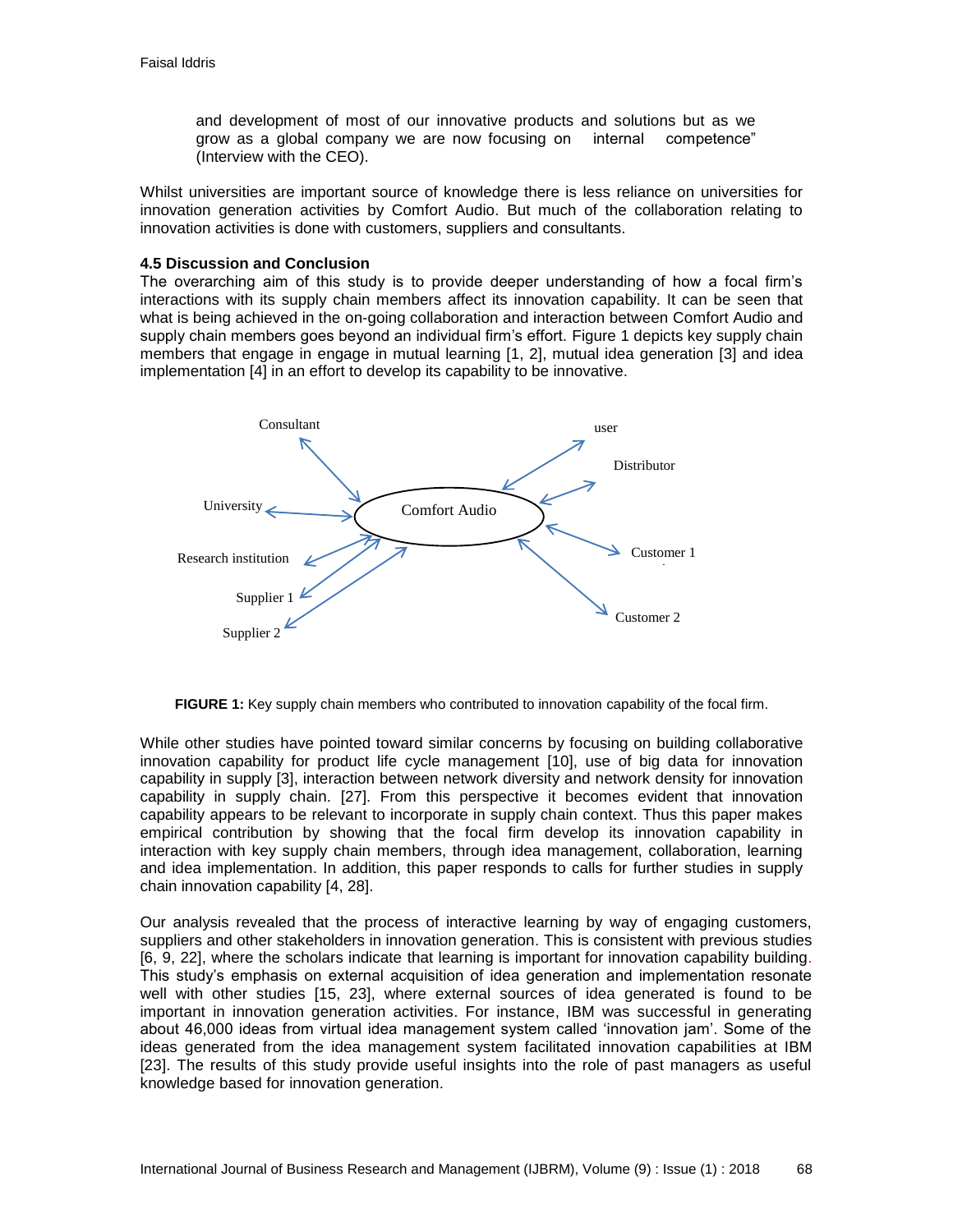The main theoretical implications of the study is that innovation capability of a firm have been found to go beyond the internal capabilities that a focal firm owns or possesses, but rather through the access and utilisation of external actors resources and capabilities, as a result of exchange relationships [24], with those actors. For example, the role of consultants has been crucial in the innovation capability development activities. This is in contrast to our previous understanding that capability emerges from resources that a firm controls or possesses [25, 26].This theoretical insight contributes to our understanding of innovation capability in a supply chain context, highlighting the key factors that facilitate innovation capability. The contribution of customers and former employees as consultants contribute to the achievement of the case company's objectives, such as cost reduction, customer service improvement, or improves aspects of supply chain performance.

### **4.6 Managerial Implications**

The findings presented in this study imply that innovation capability represent an important step in helping firms to develop innovative solutions. Managers that ignore key important actors and fail to constantly engage in innovation generation activities, risk achieving undesirable outcomes, such as poor product design, low sales and decline in business growth. The findings offer useful hint on how a focal firm can blend idea generation, idea implementation, interactive learning and collaboration with its key supply chain members with the aim of generating innovative solutions.

The findings of the study indicate that idea generation, idea implementation, interactive learning and utilisation of embedded technologies go beyond the internal strength of the focal firms. Therefore, there is the need to invest in resources of the supply chain members or perform activities in order to stimulate their ability to be committed to the focal firms' innovation capability.

### **4.7 Limitations of The Study and Direction For Future Research**

This study presents an in-depth case study of innovation capability of medical technology firm in Sweden. The study is built on one case; it will be interesting to study other innovation capability factors in different industry in order to examine the innovation capability in supply chain context. .

Finally, this paper investigated the phenomenon (innovation capability) from the account of the account of a single focal firm. Future studies can extend the investigation by collecting data from both a focal firm and its supply chain members. This will provide richer empirical and theoretical understanding.

## **5. REFERENCES**

- [1] C.C. Hsu, K.C. Tan, V.R. Kannan, G. Keong Leong, Supply chain management practices as a mediator of the relationship between operations capability and firm performance, International Journal of Production Research, 47 (2009) 835-855.
- [2] B. Lawson, D. Samson, Developing innovation capability in organisations: a dynamic capabilities approach, International journal of innovation management, 5 (2001) 377-400.
- [3] K.H. Tan, Y.Z. Zhan, G.J. Ji, F. Ye, C. Chang, Harvesting big data to enhance supply chain innovation capabilities: An analytic infrastructure based on deduction graph, International Journal of Production Economics, 165 (2015) 223-233.
- [4] F. Iddris, Innovation Capability: A Systematic Review and Research Agenda, IJIKM, 11 (2016).
- [5] J.S. Brown, P. Duguid, Organizational learning and communities-of-practice: Toward a unified view of working, learning, and innovation, Organization science, 2 (1991) 40-57.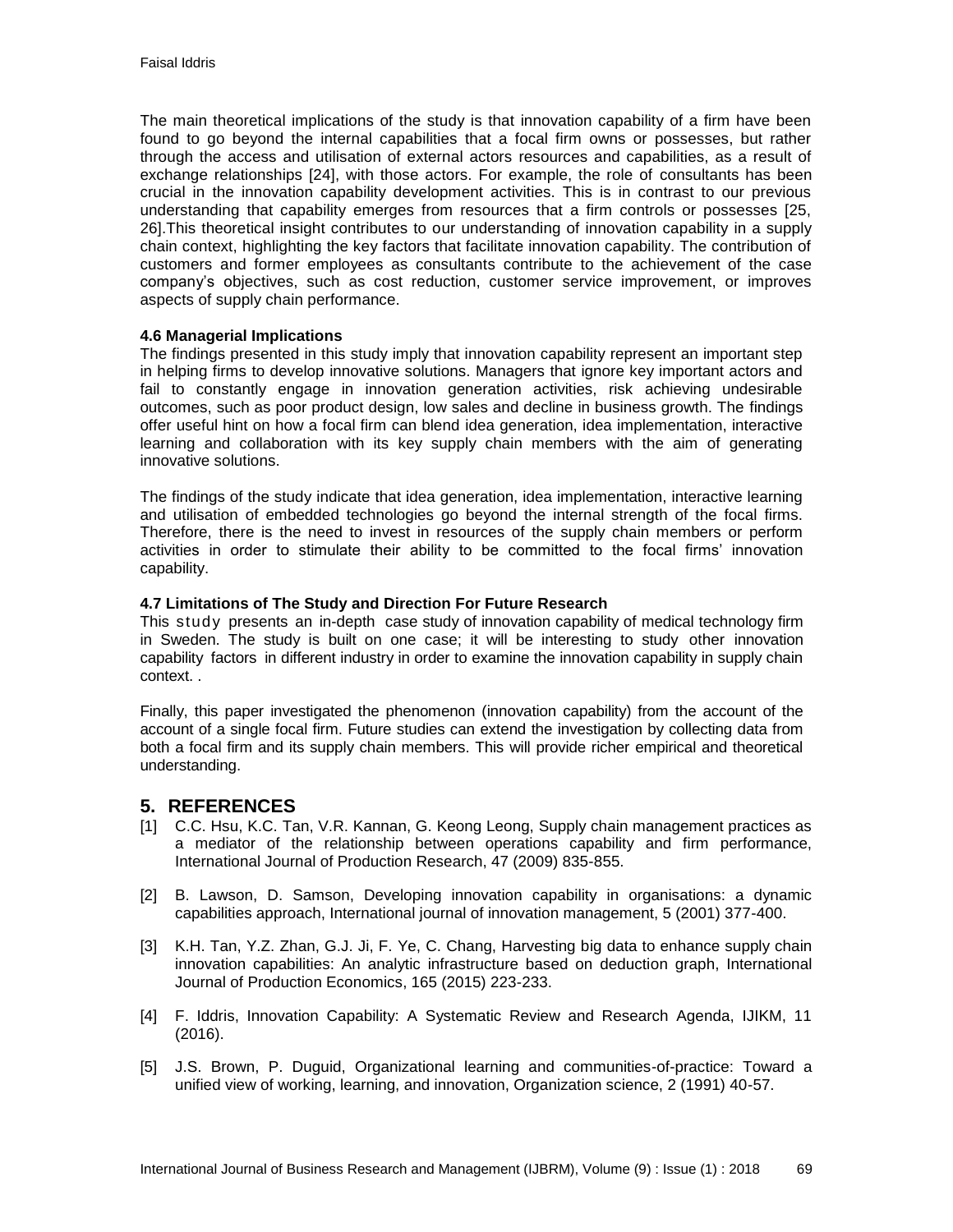- [6] R.J. Calantone, S.T. Cavusgil, Y.S. Zhao, Learning orientation, firm innovation capability, and firm performance, Industrial Marketing Management, 31 (2002) 515-524.
- [7] W.W. Powell, K.W. Koput, L. Smith-Doerr, Interorganizational collaboration and the locus of innovation: Networks of learning in biotechnology, Administrative science quarterly, (1996) 116-145.
- [8] J. Björkdahl, S. Börjesson, Assessing firm capabilities for innovation, International Journal of Knowledge Management Studies, 5 (2012) 171-184.
- [9] J. Bessant, A. Alexander, G. Tsekouras, H. Rush, R. Lamming, Developing innovation capability through learning networks, Journal of Economic Geography, 12 (2012) 1087- 1112.
- [10] M. Swink, Building collaborative innovation capability, Research-technology management, 49 (2006) 37-47.
- [11] C. Van Winkelen, G. Tovstiga, Understanding an organisation's knowledge-enabled innovation capability, International Journal of Knowledge Management Studies, 3 (2009) 97- 115.
- [12] C.L. Wang, P.K. Ahmed, The development and validation of the organisational innovativeness construct using confirmatory factor analysis, European Journal of Innovation Management, 7 (2004) 303-313.
- [13] N. Aramburu, J. Saenz, Structural capital, innovation capability, and size effect: An empirical study, Journal of Management & Organization, 17 (2011) 307-325.
- [14] A. Brem, K.-I. Voigt, Innovation management in emerging technology ventures–the concept of an integrated idea management, International Journal of Technology, Policy and Management, 7 (2007) 304-321.
- [15] B. Vandenbosch, A. Saatcioglu, S. Fay, Idea Management: A Systemic View\*, Journal of Management Studies, 43 (2006) 259-288.
- [16] M.G. Jacobides, S.G. Winter, The co-evolution of capabilities and transaction costs: explaining the institutional structure of production, Strategic Management Journal, 26 (2005) 395-413.
- [17] D.R. Gianmario Verona, Unbundling dynamic capabilities: an exploratory study of continuous product innovation, Industrial and Corporate Change, Volume 12, Issue 3, Pages 577–606, (2003).
- [18] F.L. Mariotto, P.P. Zanni, G.H.S. Moraes, What is the use of a single-case study in management research?, Revista de Administração de Empresas, 54 (2014) 358-369.
- [19] R.K. Yin, Case study research: Design and methods, Sage publications, 2013.
- [20] K.L. Anna, Comfort Focus and auditor sequencing http://www.comfortaudio.com/cms/documents/pdfupload/archive/comfortfocusandauditoryse quencing1404\_1401970925.pdf Accessed 21 April 2018, (2014).
- [21] Comfort Audio, Supply Chain meeting, Available from: http://www.comfortaudio.com/blog/distributor-meeting-2013/ (9 April 2015), (2013).
- [22] E. Von Hippel, The sources of innovation. New York: Oxford University Press., (1988).